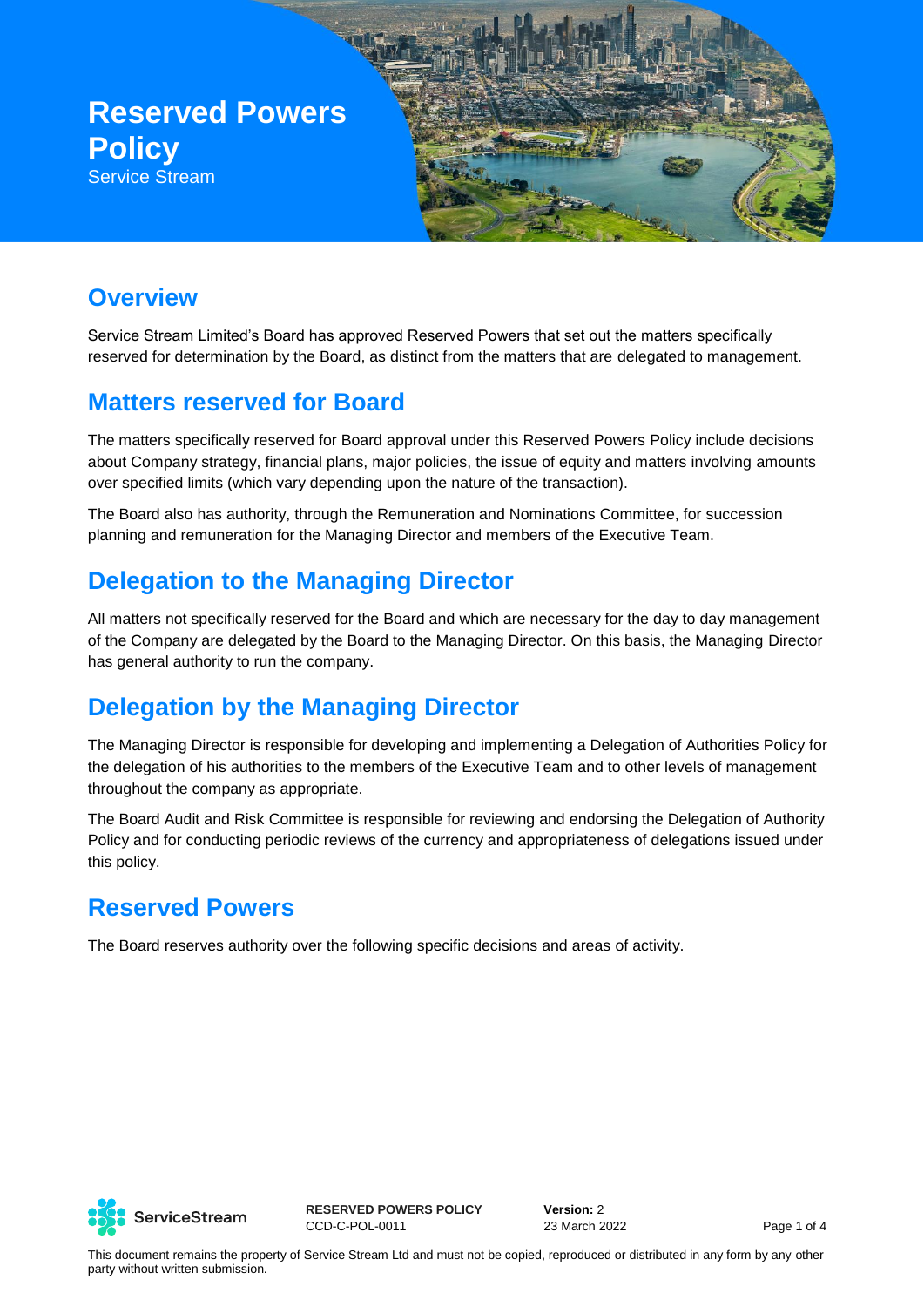#### **These are the Board Reserved Powers:**

| <b>Accounting and financial reporting</b> |                                                                                                                  | <b>Customer contracts</b>                                                                                                                                                                                                                                                                                                                               |
|-------------------------------------------|------------------------------------------------------------------------------------------------------------------|---------------------------------------------------------------------------------------------------------------------------------------------------------------------------------------------------------------------------------------------------------------------------------------------------------------------------------------------------------|
|                                           | Approval of half-year and full-year financial<br>statements                                                      | Fixed price lump sum contracts with a contract<br>$\bullet$<br>value greater than \$50m<br>Termed contracts with a duration greater than 5<br>$\bullet$<br>years<br>Termed contracts with projected revenue greater<br>$\bullet$<br>than \$250m over the term and/or \$75m revenue in<br>the first year<br>Changes to the 'Golden Rules of Contracting' |
| <b>Acquisitions and divestments</b>       |                                                                                                                  | <b>External affairs</b>                                                                                                                                                                                                                                                                                                                                 |
|                                           | Acquisition or divestment of companies or<br>businesses<br>Establishment of Joint Ventures or<br>Partnerships    | Release of Group results and/or market<br>$\bullet$<br>presentations<br>Timing and conduct of shareholder meetings<br>$\bullet$<br>Release of ASX announcements (excluding ASX<br>$\bullet$<br>Appendix Forms)                                                                                                                                          |
| <b>Audit</b>                              |                                                                                                                  | <b>Group policies</b>                                                                                                                                                                                                                                                                                                                                   |
|                                           | Appointment or replacement of external<br>auditors<br>Appointment or replacement of Manager<br><b>Group Risk</b> | <b>Reserved Powers Policy</b><br>$\bullet$<br><b>Sustainability Report</b><br>$\bullet$<br>Modern Slavery Statement<br>$\bullet$                                                                                                                                                                                                                        |
| <b>Banking</b>                            |                                                                                                                  | <b>Governance</b>                                                                                                                                                                                                                                                                                                                                       |
|                                           | Establishment of new banking facilities over<br>\$50m<br>Commitment to issue bank guarantees over<br>\$10m       | Appointment of directors to Parent and Group<br>$\bullet$<br>companies<br><b>Establishment of Board Committees</b><br>$\bullet$<br>Appointment or changes to membership of Board<br>$\bullet$<br>Committees<br><b>Corporate Governance Statement</b>                                                                                                    |



**RESERVED POWERS POLICY** CCD-C-POL-0011

**Version:** 2 23 March 2022 Page 2 of 4

This document remains the property of Service Stream Ltd and must not be copied, reproduced or distributed in any form by any other party without written submission.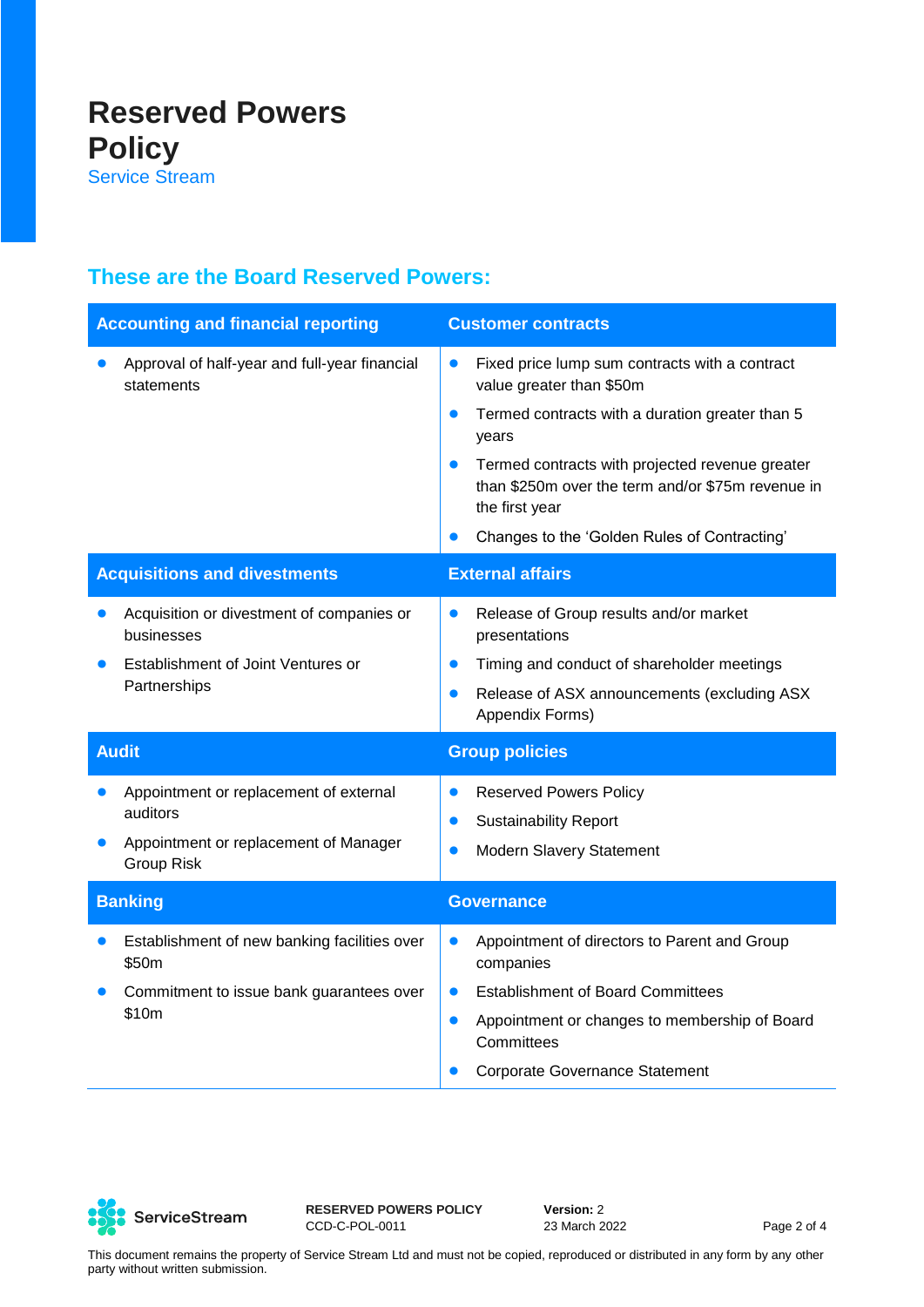# **Reserved Powers Policy**

Service Stream

| <b>Budgets</b>                                                                                                                                                                                                                                  | <b>Health, safety and environment</b>                                                                                                                                                                                                                                                                                                                                               |
|-------------------------------------------------------------------------------------------------------------------------------------------------------------------------------------------------------------------------------------------------|-------------------------------------------------------------------------------------------------------------------------------------------------------------------------------------------------------------------------------------------------------------------------------------------------------------------------------------------------------------------------------------|
| Annual capital expenditure budget<br>Annual operating budget                                                                                                                                                                                    | <b>Environment and OHS Policies</b><br>$\bullet$                                                                                                                                                                                                                                                                                                                                    |
| <b>Capital expenditure</b>                                                                                                                                                                                                                      | <b>Human resources</b>                                                                                                                                                                                                                                                                                                                                                              |
| Acquisition of land<br>Lease/sub-lease of property with a term<br>greater than 5 years or annual rental greater<br>than \$5m<br>Commitment to purchase a capital asset<br>over \$2m<br>Disposal of assets with WDV over \$5m                    | Appointment, dismissal and remuneration of<br>$\bullet$<br><b>Managing Director</b><br>Appointment, dismissal and remuneration of<br>$\bullet$<br><b>Executive Team members</b><br>Short term incentive plan<br>$\bullet$<br>Long term incentive plan and issue of securities<br>$\bullet$<br>under LTIP<br>Employee share scheme and issue of securities<br>$\bullet$<br>under ESS |
| <b>Capital Management</b>                                                                                                                                                                                                                       | <b>Risk management</b>                                                                                                                                                                                                                                                                                                                                                              |
| <b>Dividends Policy</b><br>Dividend payments<br>Issue of equity<br>Appointment of underwriters<br>Mortgage and security over Group assets<br>Loans to parties other than 100%<br>subsidiaries<br>Share buy-backs<br>Dividend reinvestment plans | Risk Management Plan (including D&O insurance<br>$\bullet$<br>policy)<br><b>Taxation Risk Management Policy</b><br>$\bullet$<br><b>Treasury Risk Management Policy</b><br>$\bullet$                                                                                                                                                                                                 |



**RESERVED POWERS POLICY** CCD-C-POL-0011

**Version:** 2 23 March 2022 Page 3 of 4